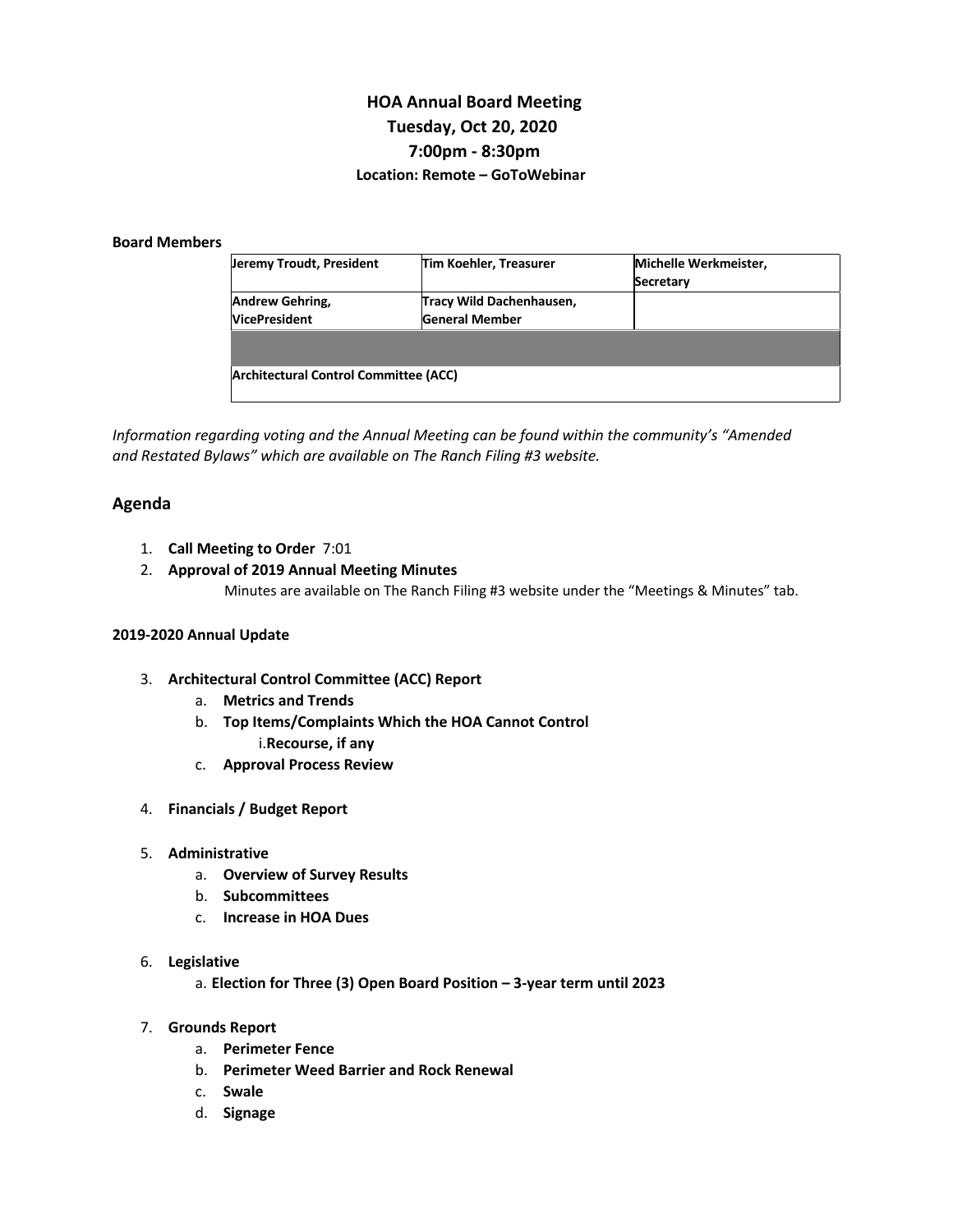#### **Homeowner Forum**

- Runnels suggests a review of the management costs and if a professional management company may rovide some value in terms of consistency, speed and costs.
- Kerschen voiced desire for a management company then proceded to begin to complain about the Board and ACC to which the President shut down his 3 minutes early for violating the Meeting P&Ps.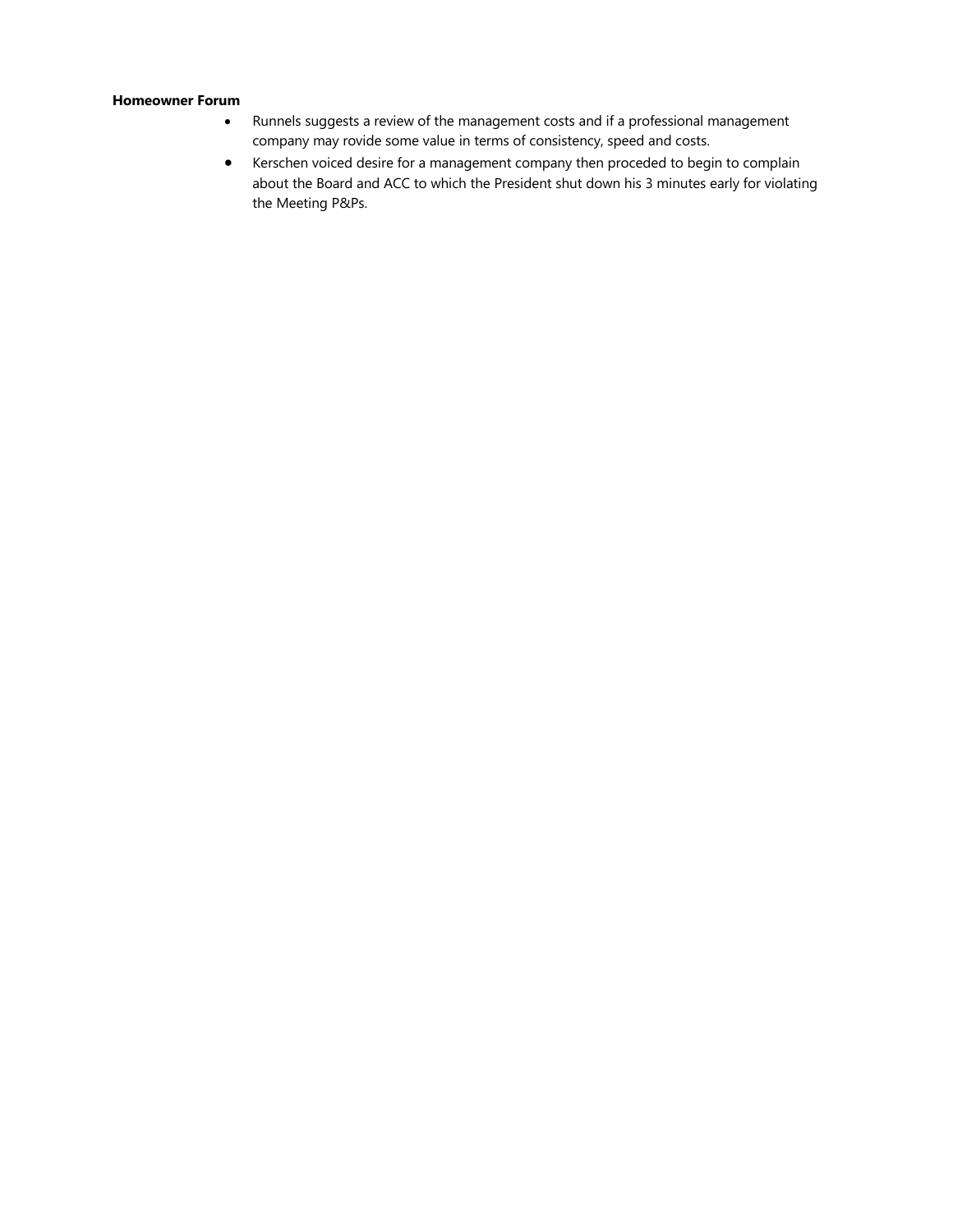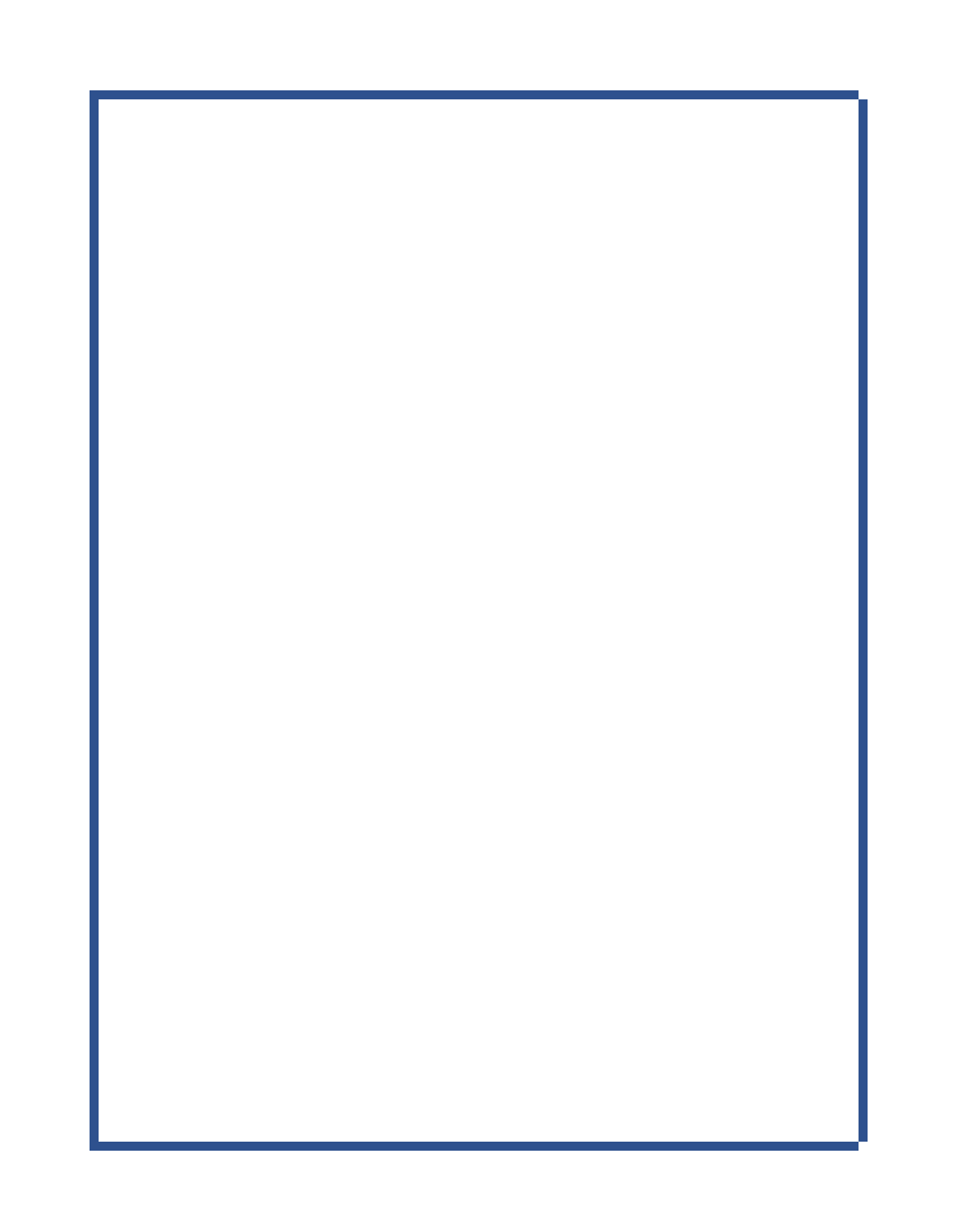# **Annual Meeting Notice**

PLEASE JOIN US (Virtually)

Ranch Filing 3 HOA - Annual Meeting

Tue, Oct 20, 2020 7:00 PM - 8:30 PM (MDT)

**Join from your computer, tablet or smartphone.** 

## **www.gotomeeting.com**

**Access Code:** 647-308-045

**You can also dial in using your phone.**

(224) 501-3412

**Access Code:** 647-308-045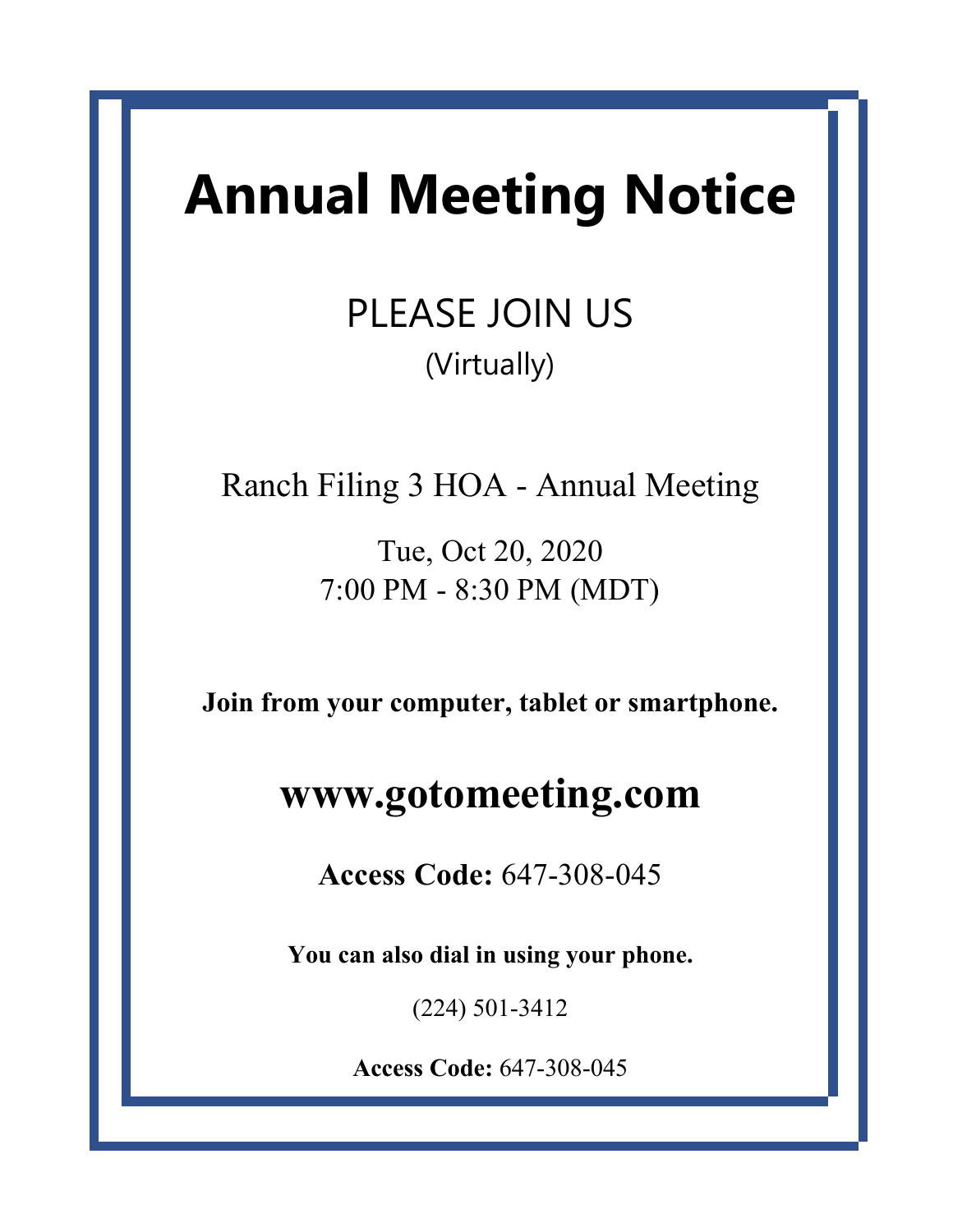